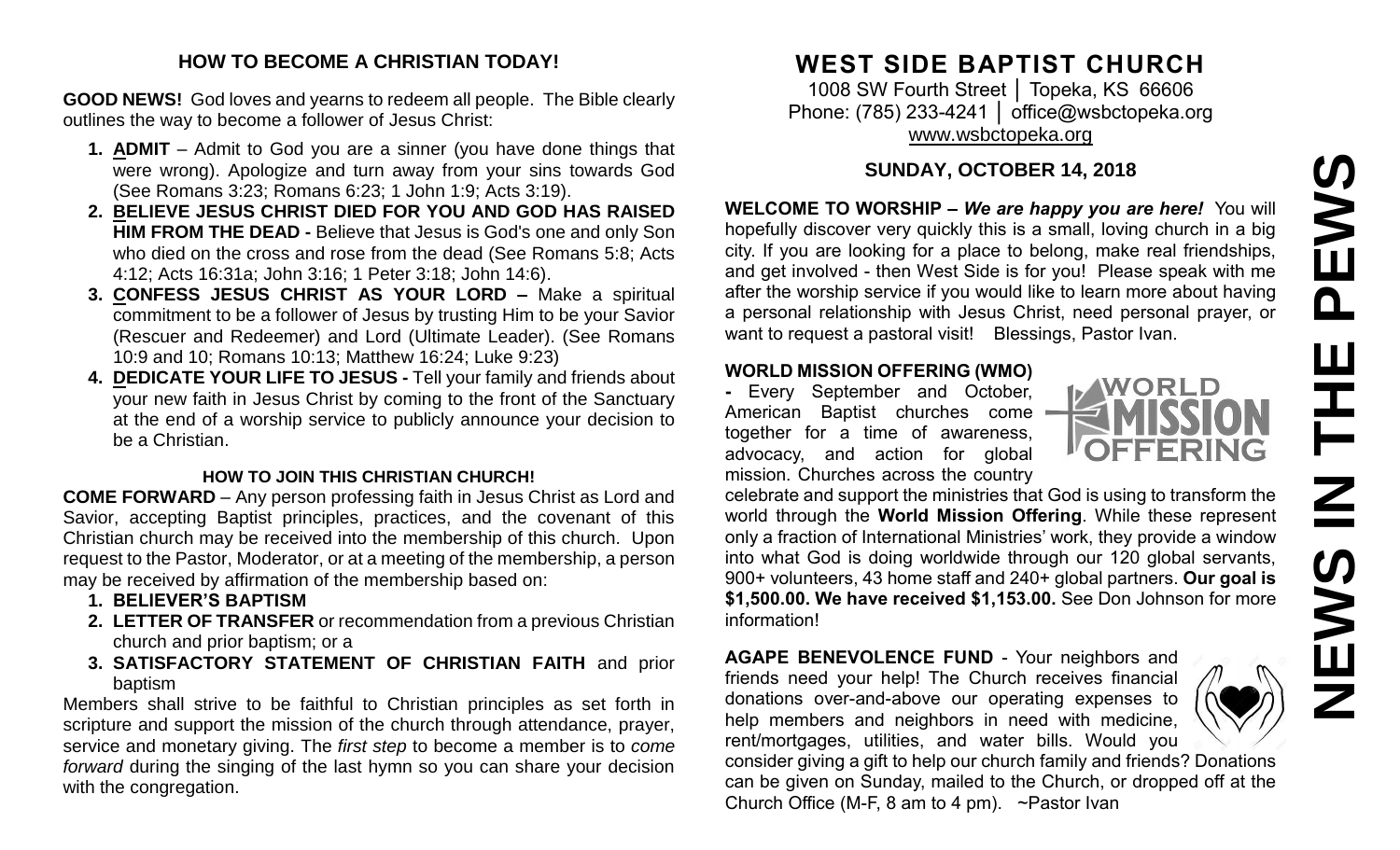**BABY CLOSET REPORT – September:** 126 children in 45 families were able to receive free baby clothes, diapers, wipes, and other items from the Baby Closet during the month of September 2018. **The Baby Closet is open Mondays (9-11AM), Wednesdays (5-7 PM) and Thursdays (1-3 PM).**  Donations of baby items, clothes (newborn to size 5), and cash/check are appreciated.

**BIBLE STUDY -** Come for the free one-hour small group study of the biblical book **"ACTS OF THE APOSTLES" on Wednesdays at 10:30 am in Holmer Hall**. The Bible study is taught start-to-finish ("Lectio continua"), no previous experience necessary. Bible studies are free and open to the public.

**CHOIR SEASON HAS BEGUN -** All who enjoy singing and have some available time to spend learning music on *Wednesday from 7:00 to 8:00 pm*, are invited to join the Choir. Contact Janet Nyfeler at (785) 271-9460 or [janetnyfeler@gmail.com.](mailto:janetnyfeler@gmail.com) We will visit about songs coming up and maybe even sing a few.

**FRUIT & VEGETABLE FOOD PANTRY –** Free bread, fruits, and vegetables on **Wednesdays from 3:30 pm to 5:30 pm** or while supplies last. **September Food Pantry Report** - 939 Individuals (444 adults, 406 children, and 89 seniors) in 250 families were able to receive free bread, fruits, vegetables, and



other items (total 4,193 pounds) from the Fruit & Vegetable Food Pantry at West Side Baptist Church during the month of September 2018. The Fruits & Vegetable Food Pantry will be open on Wednesdays in October (3, 10, 17, 24) from 3:30 pm to 5:30 pm. **There will be NO Food Pantry on Halloween (October 31).** All food is available at no cost.

#### **YOUTH @ BRAVING DISCIPLESHIP (NOV. 2-3)** – Youth and Sponsors



need to register for Braving Discipleship, ASAP! Braving Discipleship is a youth conference centered on creating and developing disciples for Christ. **Register Online!** The event is free for students who participated in the Labor of Love event. Come and be a part of something

greater than yourself and learn what it means to be a Disciple of Jesus! See Pastor Ivan for more information.

#### **WEEKLY CALENDAR**

#### **SUNDAY, OCTOBER 14**

| $8:30$ am  | Breakfast (FH)       |
|------------|----------------------|
| $9:15$ am  | <b>Sunday School</b> |
| $10:30$ am | Worship Service (S)  |

#### **MONDAY, OCTOBER 15**

|                   | No Music Committee Meeting (HH) |
|-------------------|---------------------------------|
| $9:00 - 11:00$ am | <b>Baby Closet Ministry</b>     |
| $6:00 - 9:00$ pm  | Capital City Men's Chorus (FH)  |

#### **TUESDAY, OCTOBER 16**

| 5:30 pm | <b>Christian Ed Meeting</b> |
|---------|-----------------------------|
|---------|-----------------------------|

#### **WEDNESDAY, OCTOBER 17**

| $10:30$ am       | Bible Study (HH)                          |
|------------------|-------------------------------------------|
| $3:30 - 5:30$ pm | Fruit & Vegetable Food Pantry (FH)        |
| $5:00 - 7:00$ pm | <b>Baby Closet Ministry</b>               |
| $5:30 - 6:00$ pm | Supper (FH)                               |
| $6:00 - 7:00$ pm | WWW Bible Club and Adult Bible Study (HH) |
| $7:00 - 8:00$ pm | Choir Practice (S)                        |
|                  |                                           |

#### **THURSDAY, OCTOBER 18**

1:00 - 3:00 pm Baby Closet

#### **FRIDAY, OCTOBER 19**

#### **SATURDAY, OCTOBER 20**

1:00 pm Worship Team Practice

#### **SUNDAY, OCTOBER 21**

| $8:30$ am         | Breakfast (FH)          |
|-------------------|-------------------------|
| $9:15 \text{ am}$ | <b>Sunday School</b>    |
| $10:30$ am        | Worship Service (S)     |
| $2:30$ pm         | <b>Missions Meeting</b> |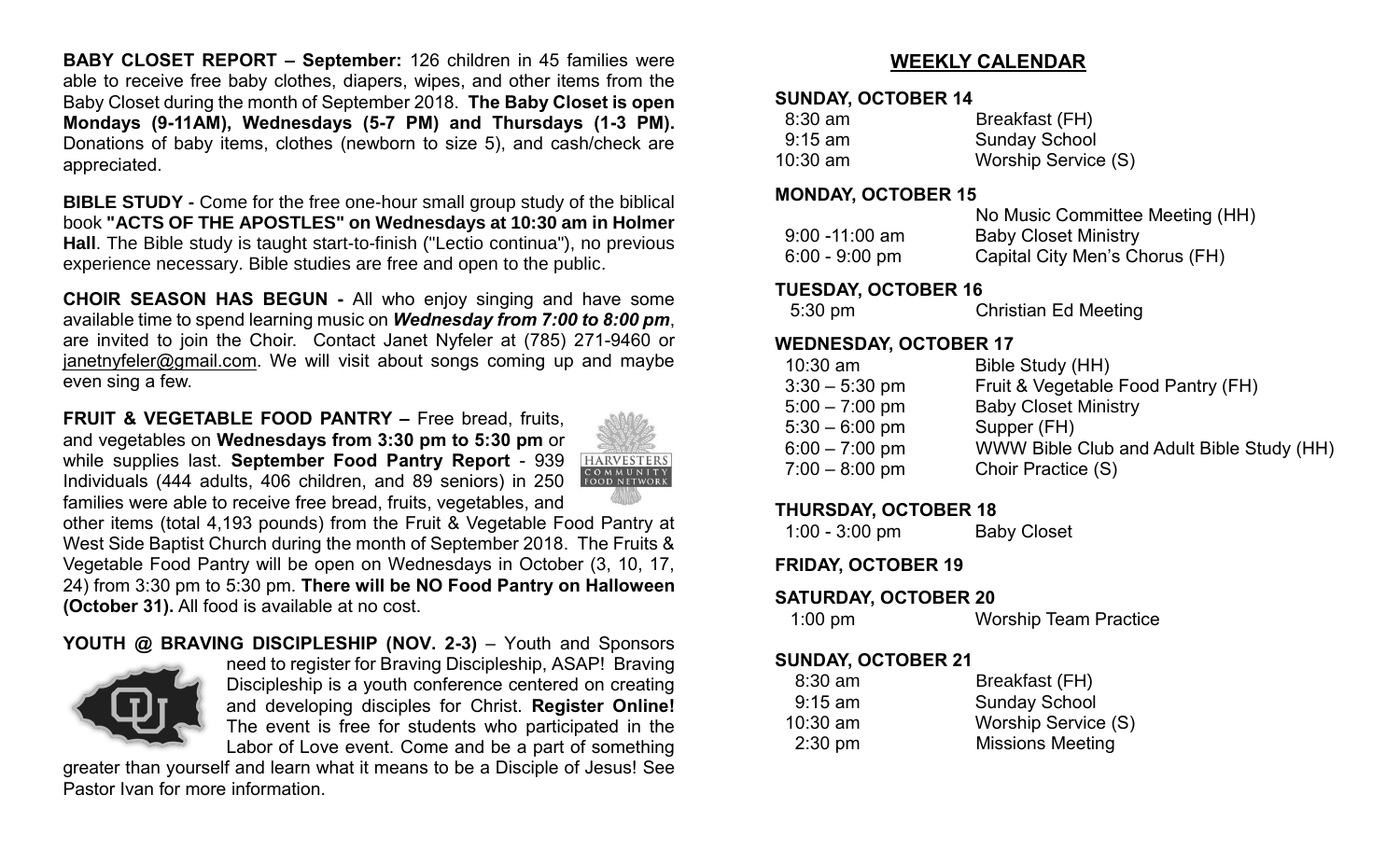#### **IN OUR THOUGHTS AND PRAYERS**

Al Carpenter – Healing for health concerns Bradley Carpenter – Healing for health concerns Harry and Pat Carpenter – Healing for health concerns Pat Carreno – Healing for health concerns Esther Carrier – Healing for health concerns Almira Collier – Healing for health concerns (back in Colorado) Shirley Dell – Healing for health concerns Karen Kirby – Healing for health concerns Reg Kirby – Healing for health concerns Ernie and Judy Longstaff – Healing for health concerns Hilda Lundgren – Healing for health concerns Nancy May – Healing for health concerns Cale Miller – Healing (Harry Carpenter's friend) Marie Merrifield – Healing for health concerns Rogene Moody – Healing for health concerns Don Morris – Healing for health concerns Ken Paslay – Healing for health concerns Edward Perkins – Healing for health concerns (Gardner, KS) Becky Poe – Healing for health concerns Jill Roesler – Healing for health concerns Keith Springer – Healing for health concerns (Marianne Spano's brother) Jay Stevenson – Healing for health concerns Lola Zab – Healing for health concerns (Marianne Spano's sister)

New Executive Minister – Rev. Dr. Gregg Hemmen

#### **HOMEBOUND & CARE FACILITIES:**

\*June Cunningham –Brewster Place \*Etta Landis – Legend \*Helen Farrar – Plaza West Care Center \*Mae Martin – Plaza West \*Gerald Haney – \*Theo Penny – Lawrence \*Russ Hunter – \*Juanita Plankinton – \*Mary Lou Johnson – Aldersgate \*Hazel Smith-Tindall – \*Alice Kieffer – \* \*Reginald Kirby –

#### **HABITAT FOR HUMANITY -** Volunteers Needed! The Habitat for Humanity



Faith Build is an opportunity for our faith groups to put God's love into action. Over 20 Topeka faith groups have come together to construct a home in our Ward Meade Neighborhood. If you are interested in joining

these efforts, please sign-up at [http://www.topekahabitat.org/faith-build.](http://www.topekahabitat.org/faith-build) Or, contact Janice at (785) 234-4322 or [exec@topekahabitat.org.](mailto:exec@topekahabitat.org) See Don Johnson for details.

#### **TRUNK OR TREAT –** The Outreach and Evangelism Committee will sponsor a one-night Trunk or Treat at

West Side Baptist Church on **Wednesday, October 31 from 5:00 to 7:00 pm in the North Parking Lot**. **Candy Donations Needed (individually-wrapped).** Reserve a space for your "trunk" by contacting the Church Office. The Ward Meade Neighborhood Improvement Association will hold their Chili Feed



Cook-off and hot dog sale during the Trunk-or-Treat. See Mark Calloway for more details.